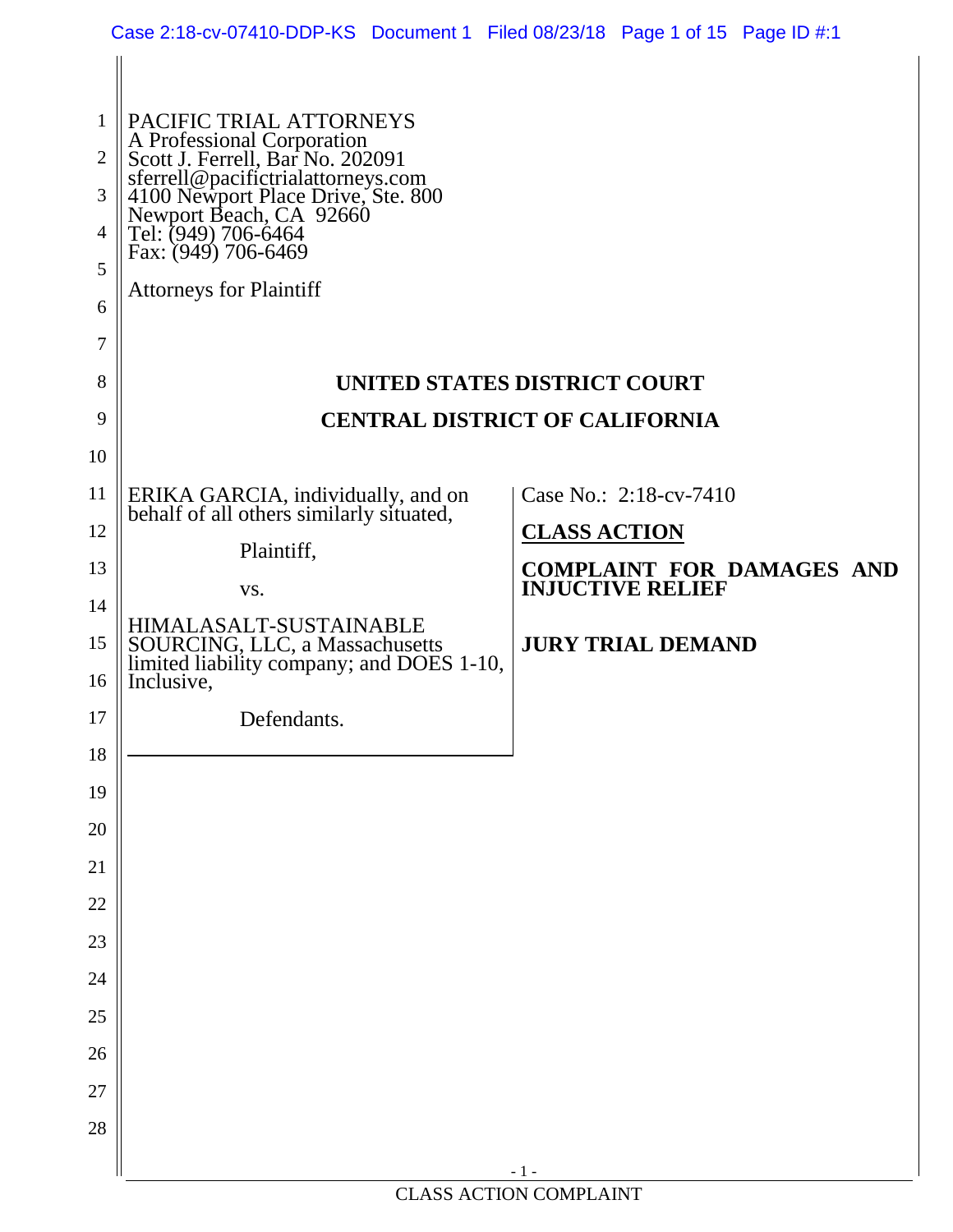1 2 3 4 Plaintiff Erika Garcia ("Plaintiff"), individually and on behalf of all others similarly situated, alleges the following upon information and belief based upon investigation of counsel, except as to her own acts, which she alleges upon personal knowledge:

### **INTRODUCTION**

6 7 8 9 10 11 1. HimalaSalt-Sustainable Sourcing, LLC ("Defendant") markets and sells a variety of flavors of "organic" salt (the "Products"). As detailed herein, Plaintiff and others similarly situated (collectively, the "Class") purchased the Products in reliance on Defendant's representation that the Products are *organic* salt and thus healthier than regular salt. In so doing, Plaintiff and the Class paid more for the Products because they were marketed as an organic Products.

12 13 14 15 2. Under Federal law, the term organic "may not be used in a Products name to modify a nonorganic ingredient in the Products." (*See* 7 C.F.R. § 205.300.) Indeed, because salt is a mineral and not an agricultural Products, *"*salt ingredients cannot be identified as organic*."* (*See* 7 C.F.R. § 205.303(b)(1).)

16 17 18 19 3. Defendant's misrepresentations regarding the Products were designed to, and did, lead Plaintiff and the Class to believe that the Products were organic salt. Plaintiff and members of the Class relied on Defendant's misrepresentations and would not have paid as much, if at all, for the Products but for Defendant's misrepresentations.

20 21 4. Plaintiff brings this class action lawsuit to enjoin the ongoing deception of consumers by Defendant, and to recover the money taken by this unlawful practice.

#### **JURISDICTION AND VENUE**

23 24 25 26 27 5. This Court has jurisdiction over this matter pursuant to 28 U.S.C. § 1332, because this is a class action, as defined by 28 U.S.C  $\S$  1332(d)(l)(B), in which a member of the putative class is a citizen of a different state than Defendant, and the amount in controversy exceeds the sum or value of \$5,000,000, excluding interest and costs. See 28 U.S.C. § 1332(d)(2).

28

22

5

6. The Court has jurisdiction over the state law claim because it forms part of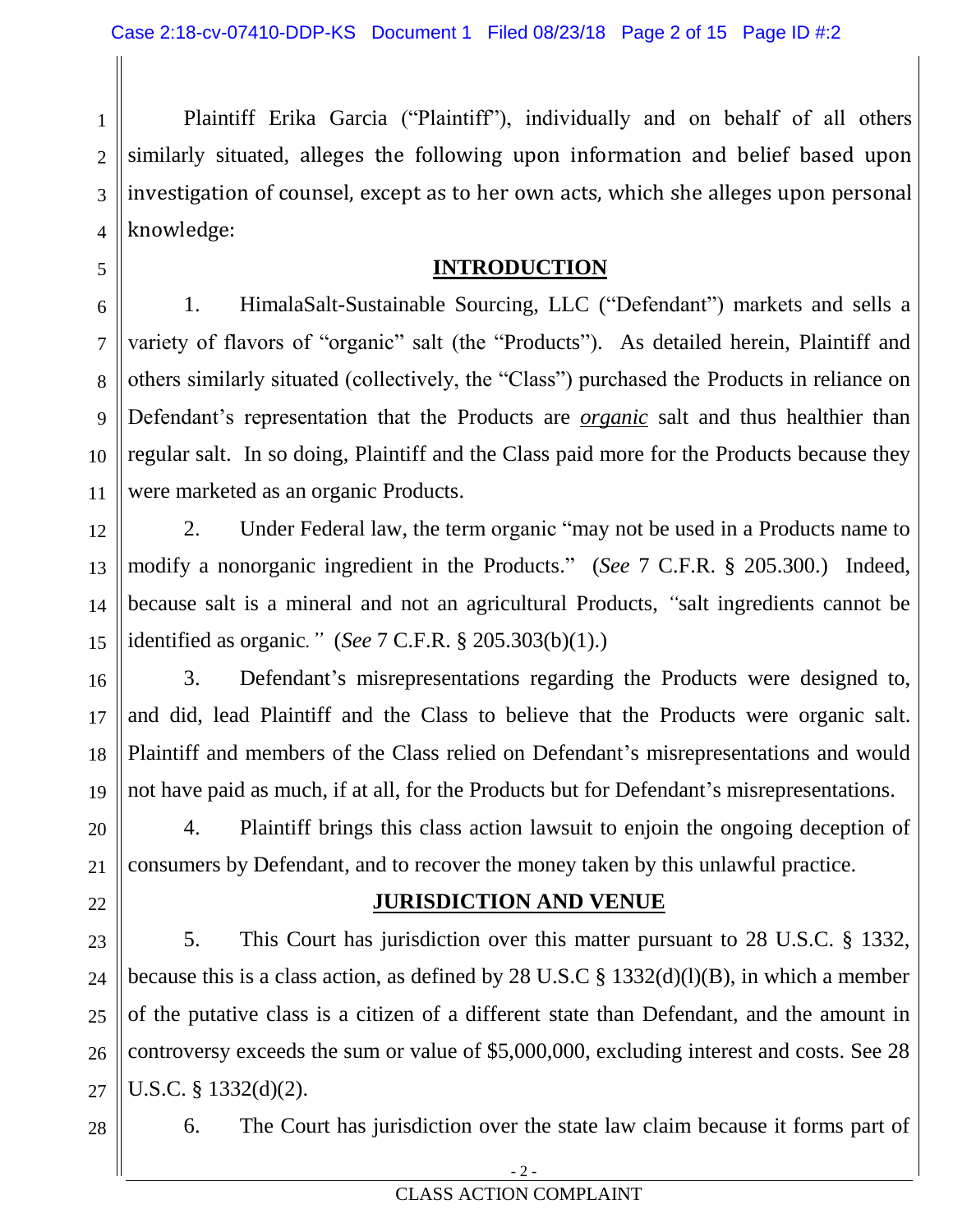the same case or controversy under Article III of the United States Constitution.

1

15

16

17

18

19

20

21

2 3 4 5 6 7 8 9 7. The Court has personal jurisdiction over Defendant because the Products are advertised, marketed, distributed and sold through the State of California; Defendant engaged in the wrongdoing alleged in this Complaint in the State of California; Defendant is authorized to do business in the State of California; and Defendant has sufficient minimum contacts with the State of California, rendering the exercise of jurisdiction by the Court permissible under traditional notions of fair play and substantial justice. Moreover, Defendant is engaged in substantial activity with the State of California.

10 11 12 13 14 8. Venue is proper in the United States District Court for the Central District of California pursuant to 28 U.S.C. § 1391(b) because a substantial part of the events giving rise to the claims occurred within this judicial district, Defendant has marketed and sold the Products at issue in this action in this judicial district, and it conducts business within this judicial district.

### **THE PARTIES**

10. Plaintiff Erika Garcia is a resident of Los Angeles County, California and has purchased the Products at stores in the Central District of California a number of times in 2018 and previously. In so doing, Plaintiff specifically relied on Defendant's representations that the Products were organic salt, as detailed herein, and but for those representations, Plaintiff would not have purchased or paid as much for the Products.

22 23 24 25 11. Plaintiff is informed and believes, and upon such information and belief alleges, that Defendant HimalaSalt-Sustainable Sourcing, LLC is a Massachusetts limited liability company with its principal place of business located in Sheffield, Massachusetts. Defendant markets the Products in California and does business in California, including in the Central District of California.

26 27 28 12. At all relevant times, each and every Defendant was acting as an agent and/or employee of each of the other Defendants and was acting within the course and/or scope of said agency and/or employment with the full knowledge and consent of each of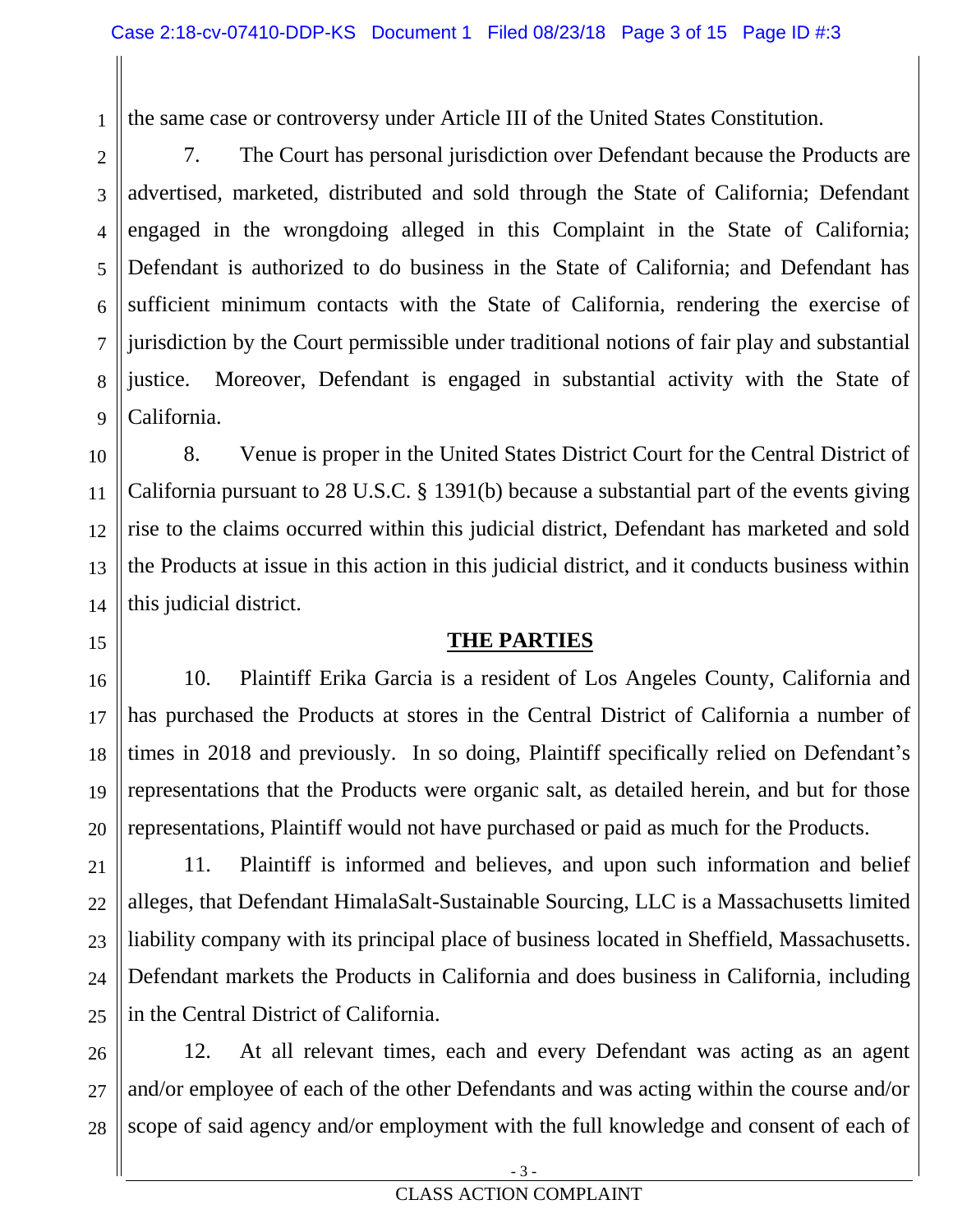1 2 3 4 the Defendants. Each of the acts and/or omissions complained of herein were alleged and made known to, and ratified by, each of the other Defendants (HimalaSalt-Sustainable Sourcing, LLC and DOE Defendants will hereafter collectively be referred to as "Defendant").

13. The true names and capacities of the Defendants sued herein as DOES 1 through 10, inclusive, are currently unknown to Plaintiff, who therefore sues such Defendants by fictitious names. Each of the Defendants designated herein as a DOE is legally responsible for the unlawful acts alleged herein. Plaintiff will seek leave of Court to amend this Complaint to reflect the true names and capacities of the DOE Defendants when such identities become known.

### **FACTUAL BACKGROUND**

12 13 14 15 16 14. Defendant markets and sells a variety of flavors of "Organic" salt. Plaintiff purchased and consumed the Products multiple times in 2018 and previously in reliance on Defendant's advertising and labeling of the Products as "organic" salt. Specifically, Plaintiff and the Class purchased the Products in reliance on Defendant's marketing and labeling it as organic salt, more healthful than regular salt.

15. These pictures show two examples of Defendant's "organic" salt products:



5

6

7

8

9

10

11

17

18

19

20

21

22

23

24

25

26

27

28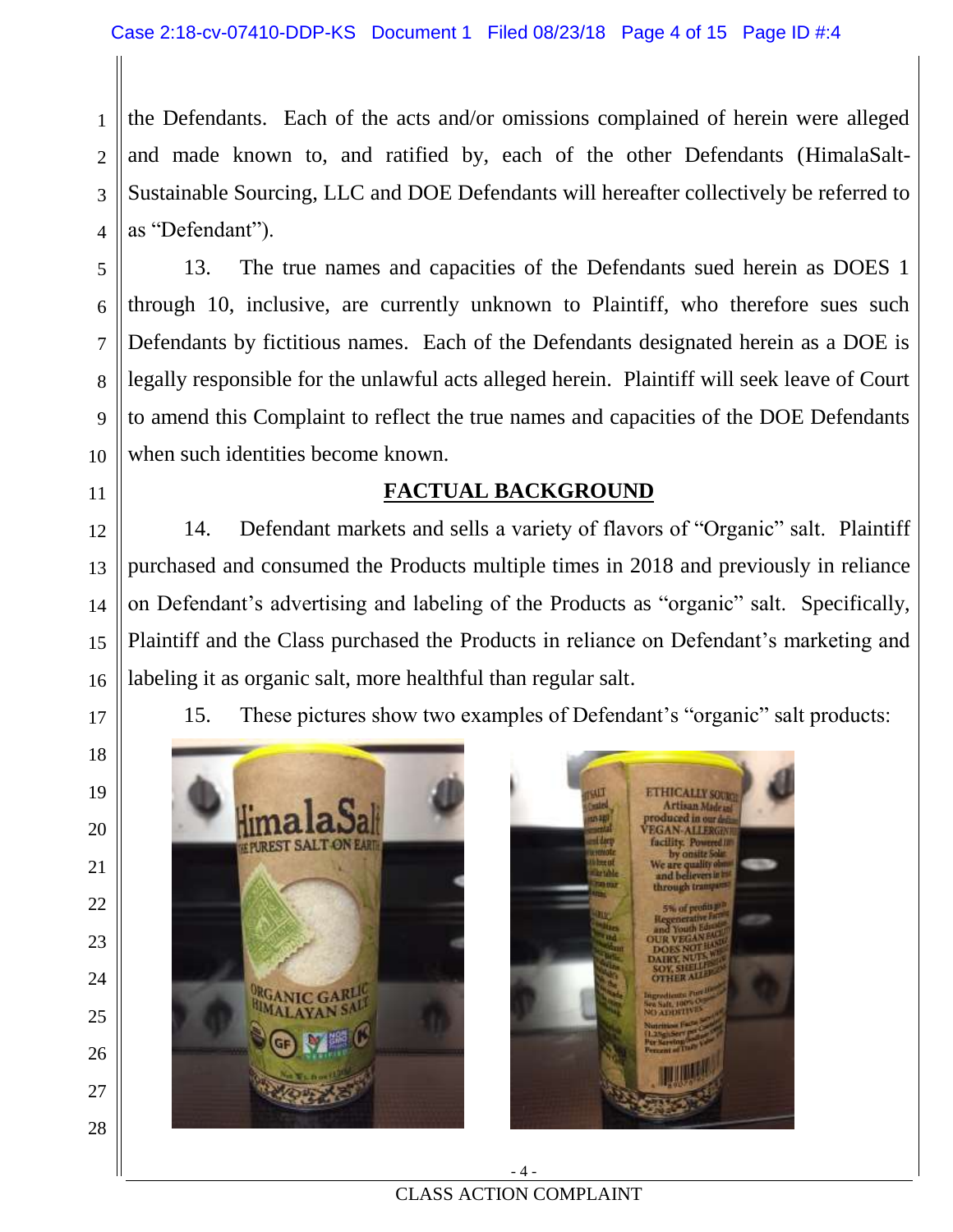1 2 3 4 5 6 7 8 9 10 11 In this connection, reasonable consumers understand the adjective "organic" to modify the noun "salt." (*See, e.g., Ward Gen. Ins. Servs., Inc. v. Employers Fire Ins. Co.*, 114 Cal.App.4<sup>th</sup> 548, 554 (2003); *Altera Corp. v. PACT XPP Tech., AG*, No. 14-cv-02868-JD, 2015 WL 4999952, at \*4 (N.D. Cal. Aug. 21, 2015) (noting that "modifiers appearing before a listing are often read to modify each element"); *see also* Antonin Scalia & Bryan A. Garner, *Reading Law: The Interpretation of Legal Texts* 147 (2012) ("When there is a straightforward, parallel construction that involves all nouns or verbs in a series, a prepositive ... modifier normally applies to the entire series."); *see also* Chicago Manual of Style, 17th Edition.<sup>1</sup> Thus, an adjective that precedes two nouns or a compound noun is typically understood to modify both -- *i.e.*, "ORGANIC" modifies both "GARLIC" and "SALT" in the Products' labeling.

12 13 14 15 16 17 18 16. Under these circumstances, Defendant's marketing and labeling of the Products violates federal regulations and other applicable law. As noted above, the term organic "may not be used in a Products name to modify a nonorganic ingredient in the Products." (*See* 7 C.F.R. § 205.300.) Indeed, because salt is a mineral and not an agricultural Products, *"*salt ingredients cannot be identified as organic*."* (*See* 7 C.F.R. § 205.303(b)(1).) Accordingly, Defendant's marketing and labeling of the Products as "organic" salt is both unfair, deceptive, and illegal.

19 20 21 22 23 17 Defendant's false representations regarding the Products were designed to, and did, lead Plaintiff and the Class to believe that the Products are organic salt, when in fact they are not. Plaintiff and members of the Class relied on Defendant's marketing and labeling, and would not have paid as much, if at all, for the Products but for Defendant's marketing and labeling.

24 25 18. As a consequence of its illegal marketing and labeling of the Products, Defendant has wrongfully taken millions of dollars from consumers.

26 27 28 l <sup>1</sup> [http://theeditorsblog.net/2015/08/08/one-adjective-paired-with-multiple-nouns-a](http://theeditorsblog.net/2015/08/08/one-adjective-paired-with-multiple-nouns-a-readers-question/)[readers-question/](http://theeditorsblog.net/2015/08/08/one-adjective-paired-with-multiple-nouns-a-readers-question/) (last visited Aug. 18, 2018) ("If you don't want to imply that two nouns are modified by the same adjective, you can either change the word order, pairing the noun with the adjective last in the list, or you can give the second noun a different modifier, even if it's just a determiner.").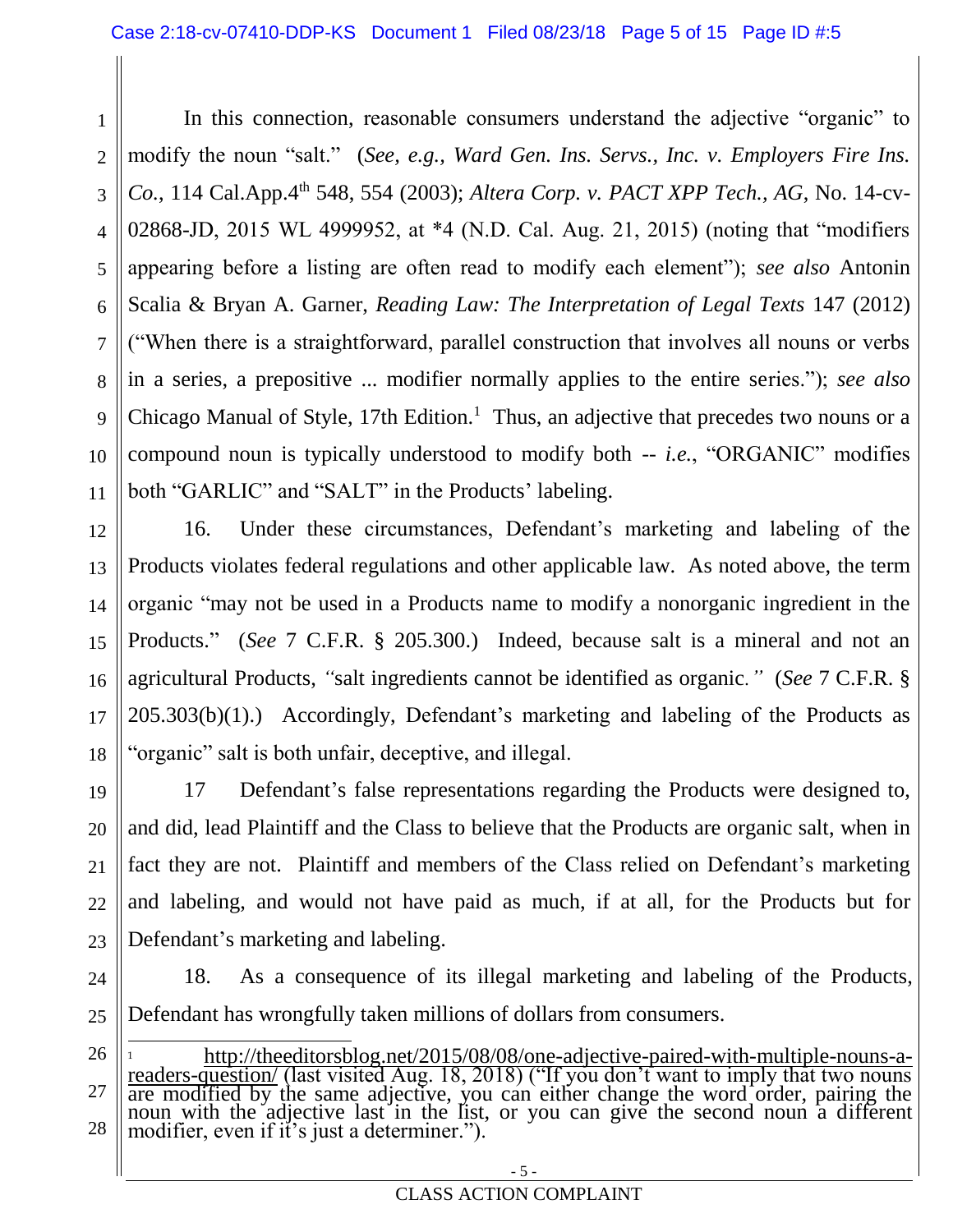4

5

6

7

8

9

10

11

1 2 3 19. Accordingly, Plaintiff brings this lawsuit to enjoin the ongoing deception of thousands of consumers by Defendant, and to recover the funds taken by this unlawful practice.

#### **CLASS ACTION ALLEGATIONS**

20. Plaintiff brings this action as a class action pursuant to Rule 23 of the Federal Rules of Civil Procedure on behalf of herself and the following class (collectively, the "Class" or "Classes"), defined as:

> **All California residents who made retail purchases of any of Defendant's salt Products that contain the word "Organic" in the Products name during the applicable limitations period up to and including final judgment in this action.**

12 13 14 15 16 21. The proposed Class excludes current and former officers and directors of Defendant, Members of the immediate families of the officers and directors of Defendant, Defendant's legal representatives, heirs, successors, assigns, and any entity in which it has or has had a controlling interest, and the judicial officer to whom this lawsuit is assigned.

17 18 22. Plaintiff reserves the right to revise the Class definition based on facts learned in the course of litigating this matter.

19 20 23. The Products sold by Defendant suffer from illegal Products marketing and labeling.

21 22 23 24 25 26 27 28 24. Numerosity: This action has been brought and may properly be maintained as a class action against Defendant under Rules 23(b)(1)(B) and 23(b)(3) of the Federal Rules of Civil Procedure. While the exact number and identities of other Class Members are unknown to Plaintiff at this time, Plaintiff is informed and believes that there are hundreds of thousands of Members in the Class. Based on sales of the Products it is estimated that the Class is composed of more than 100,000 persons. Furthermore, even if subclasses need to be created for these consumers, it is estimated that each subclass would have thousands of Members. The Members of the Class are so numerous that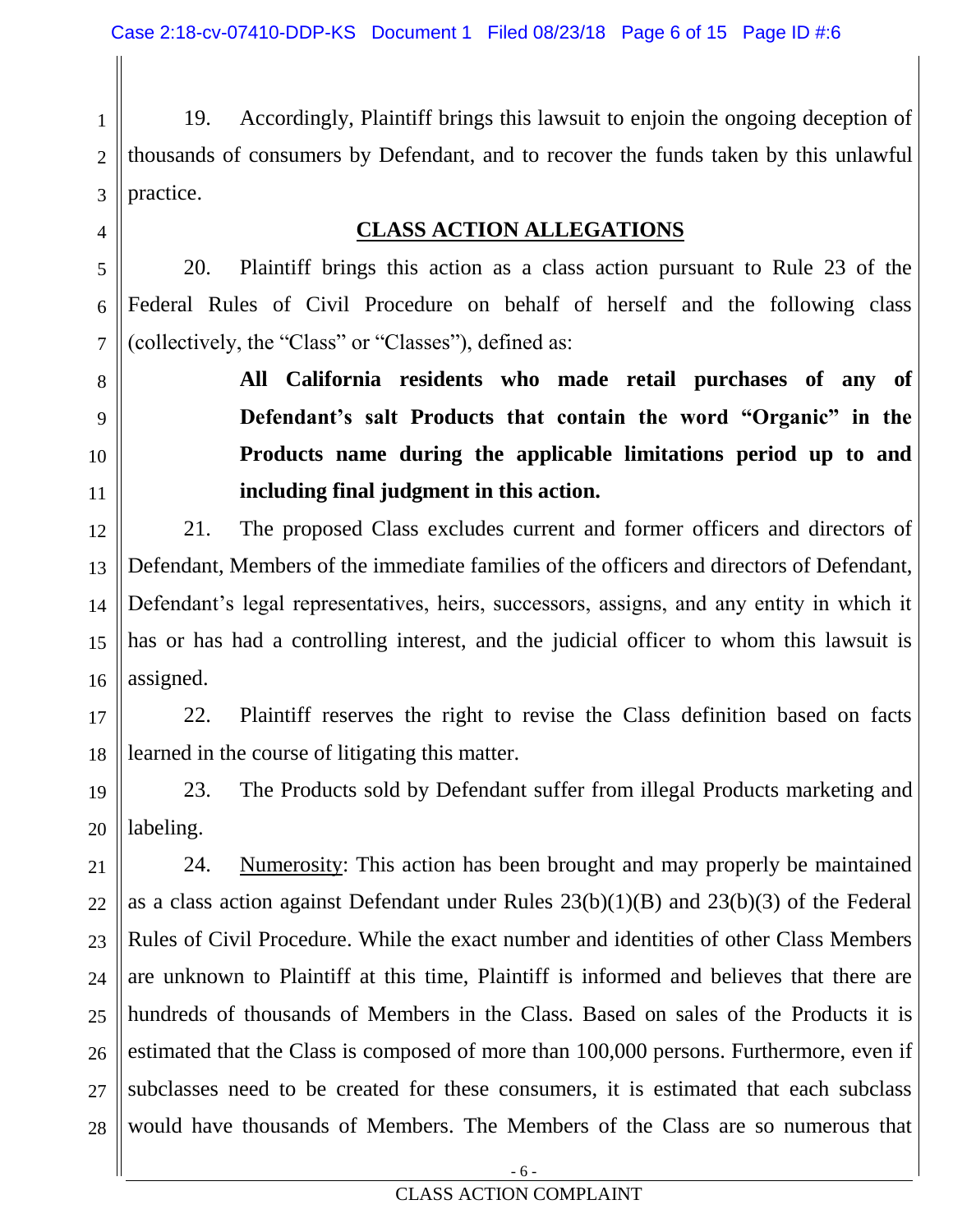1 2 joinder of all Members is impracticable and the disposition of their claims in a class action rather than in individual actions will benefit the parties and the courts.

3 4 5 25. Typicality: Plaintiff's claims are typical of the claims of the Members of the Class as all Members of the Class are similarly affected by Defendant's wrongful conduct, as detailed herein.

6 7 8 26. Adequacy: Plaintiff will fairly and adequately protect the interests of the Members of the Class in that she has no interests antagonistic to those of the other Members of the Class. Plaintiff has retained experienced and competent counsel.

9 10 11 12 13 14 15 16 17 27. Superiority: A class action is superior to other available methods for the fair and efficient adjudication of this controversy. Since the damages sustained by individual Class Members may be relatively small, the expense and burden of individual litigation makes it impracticable for the Members of the Class to individually seek redress for the wrongful conduct alleged herein. Furthermore, the adjudication of this controversy through a class action will avoid the potentially inconsistent and conflicting adjudications of the claims asserted herein. There will be no difficulty in the management of this action as a class action. If Class treatment of these claims were not available, Defendant would likely unfairly receive thousands of dollars or more in improper revenue.

18 19 20 21 28. Common Questions Predominate: Common questions of law and fact exist as to all Members of the Class and predominate over any questions solely affecting individual Members of the Class. Among the common questions of law and fact applicable to the Class are:

22 23

24

25

26

27

28

- a. Whether Defendant's marketing and labeling of salt Products as "organic" could reasonably lead consumers to believe that in purchasing the Products they were purchasing organic salt;
- b. Whether Defendant's marketing and labeling of the Products falsely represented that the Products were organic salt;
- c. Whether Defendant's marketing and labeling of the Products falsely represented that the Products has characteristics and benefits which it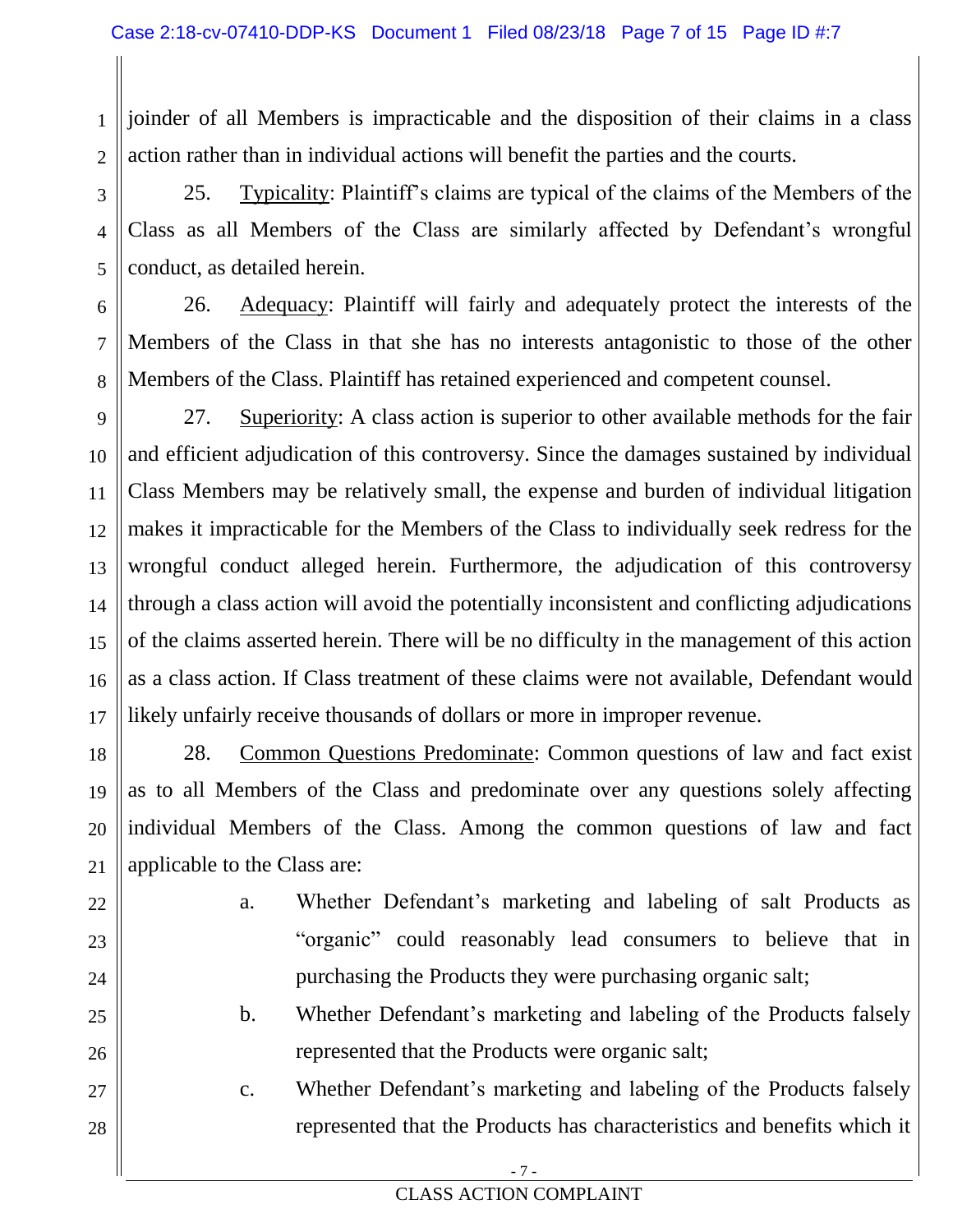does not have;

| d. | Whether Defendant knew that its marketing and labeling of the |  |  |  |  |
|----|---------------------------------------------------------------|--|--|--|--|
|    | Products were false and misleading;                           |  |  |  |  |

- e. Whether Defendant's conduct constitutes a violation of the Consumers Legal Remedies Act (Cal. Civ. Code §§ 1750, *et seq.*);
- f. Whether Defendant's conduct constitutes a violation of California's false advertising law (Cal. Bus. & Prof. Code §§ 17500, et seq.);
- g. Whether Defendant's conduct constitutes an unfair, unlawful, and/or fraudulent business practice in violation of California's unfair competition law (Cal. Bus. & Prof. Code §§ 17200, et seq.);
- h. Whether Plaintiff and Class members are entitled to compensatory damages, and if so, the nature of such damages;
- i. Whether Plaintiff and Class members are entitled to restitutionary relief; and

14 15

16

17

18

19

1

2

3

4

5

6

7

8

9

10

11

12

13

j. Whether Plaintiff and Class members are entitled to injunctive relief.

29. The class is readily definable, and prosecution of this action as a Class action will reduce the possibility of repetitious litigation. Plaintiff knows of no difficulty which will be encountered in the management of this litigation which would preclude his maintenance of this matter as a Class action.

20 21 22 23 30. The prerequisites to maintaining a class action for injunctive relief or equitable relief pursuant to Rule 23(b)(2) are met, as Defendant has acted or refused to act on grounds generally applicable to the Class, thereby making appropriate final injunctive or equitable relief with respect to the Class as a whole.

24 25 26 27 28 31. The prerequisites to maintaining a class action for injunctive relief or equitable relief pursuant to Rule 23(b)(3) are met, as questions of law or fact common to the Class predominate over any questions affecting only individual Members; and a class action is superior to other available methods for fairly and efficiently adjudicating the controversy.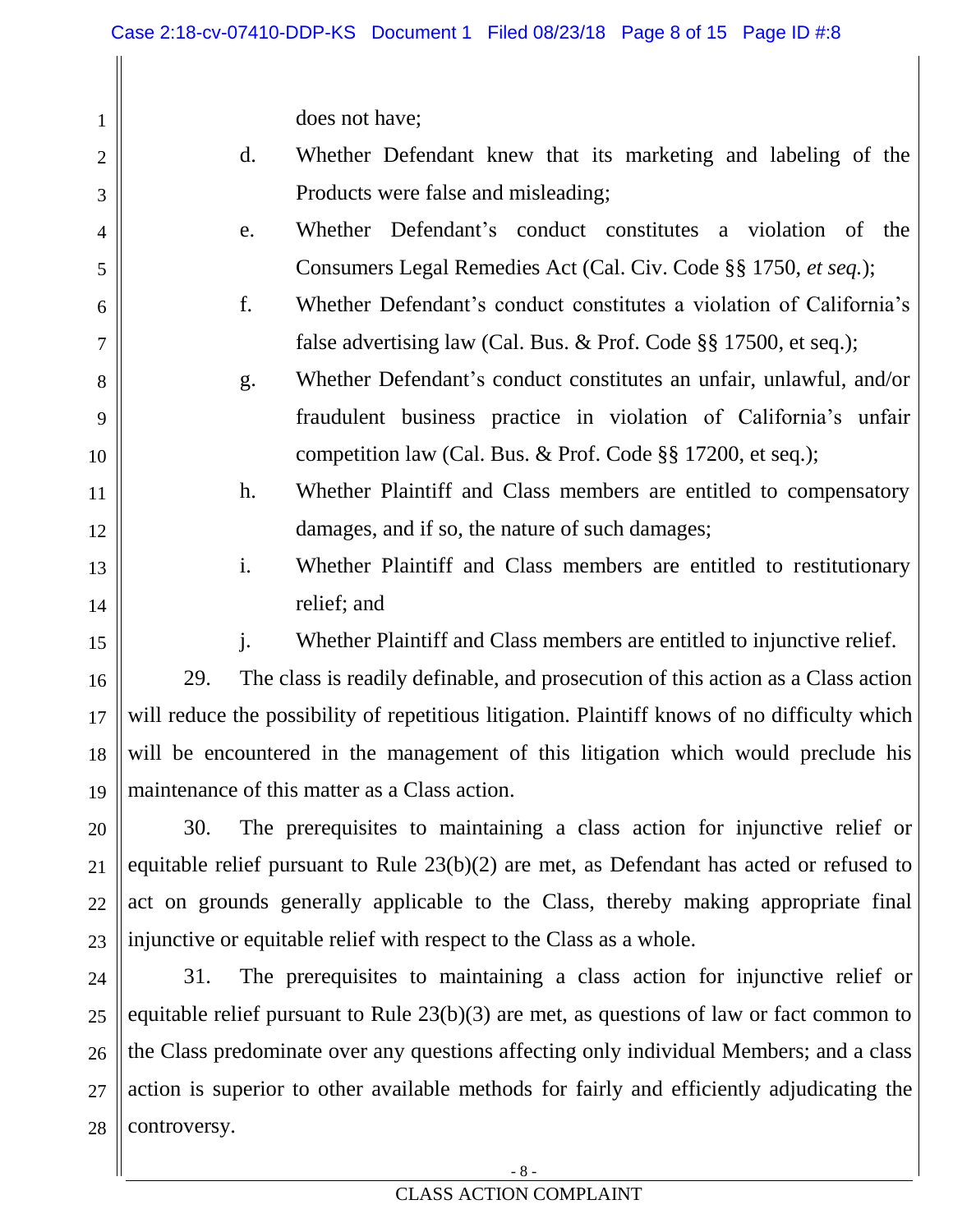1 2 3 4 32. The prosecution of separate actions by Members of the Class would create a risk of establishing inconsistent rulings and/or incompatible standards of conduct for Defendant. Additionally, individual actions may be dispositive of the interest of all Members of the Class, although certain Class Members are not parties to such actions.

5 6 7 8 33. Defendant's conduct is generally applicable to the Class as a whole and Plaintiff seeks, inter alia, equitable remedies with respect to the Class as a whole. As such, Defendant's systematic policies and practices make declaratory relief with respect to the Class as a whole appropriate.

# **CAUSES OF ACTION**

### **FIRST CAUSE OF ACTION**

# **VIOLATION OF CALIFORNIA'S CONSUMER LEGAL REMEDIES ACT Cal. Civil Code § 1750,** *et seq***.**

34. Plaintiff realleges and incorporates herein by reference the allegations contained in all preceding paragraphs, and further alleges as follows:

15 35. Plaintiff brings this claim individually and on behalf of the Class for Defendant's violations of California's Consumer Legal Remedies Act ("CLRA"), Cal. Civ. Code 1761(d).

36. Plaintiff and the Class Members are consumers who purchased the Products for personal, family or household purposes. Plaintiff and the Class Members are "consumers" as that term is defined by the CLRA in Cal. Civ. Code § 1761(d).

37. The Products that Plaintiff and other Class Members purchased from Defendant constituted "goods" within the meaning of Cal. Civ. Code § 1761(a).

23 24 25 38. Defendant's actions, representations, and conduct have violated, and continue to violate the CLRA, because they extend to transactions that intended to result, or which have resulted in, the sale of goods to consumers.

26 27 28 39. Defendant violated California law because, as detailed herein, Defendant labelled the Products as being, in essence, organic salt, when they were not, in violation of federal food labeling regulations, including, but not limited to, 7 C.F.R. §§ 205.300

### 12 13

14

9

10

11

- 16
- 17 18

19

20

21

22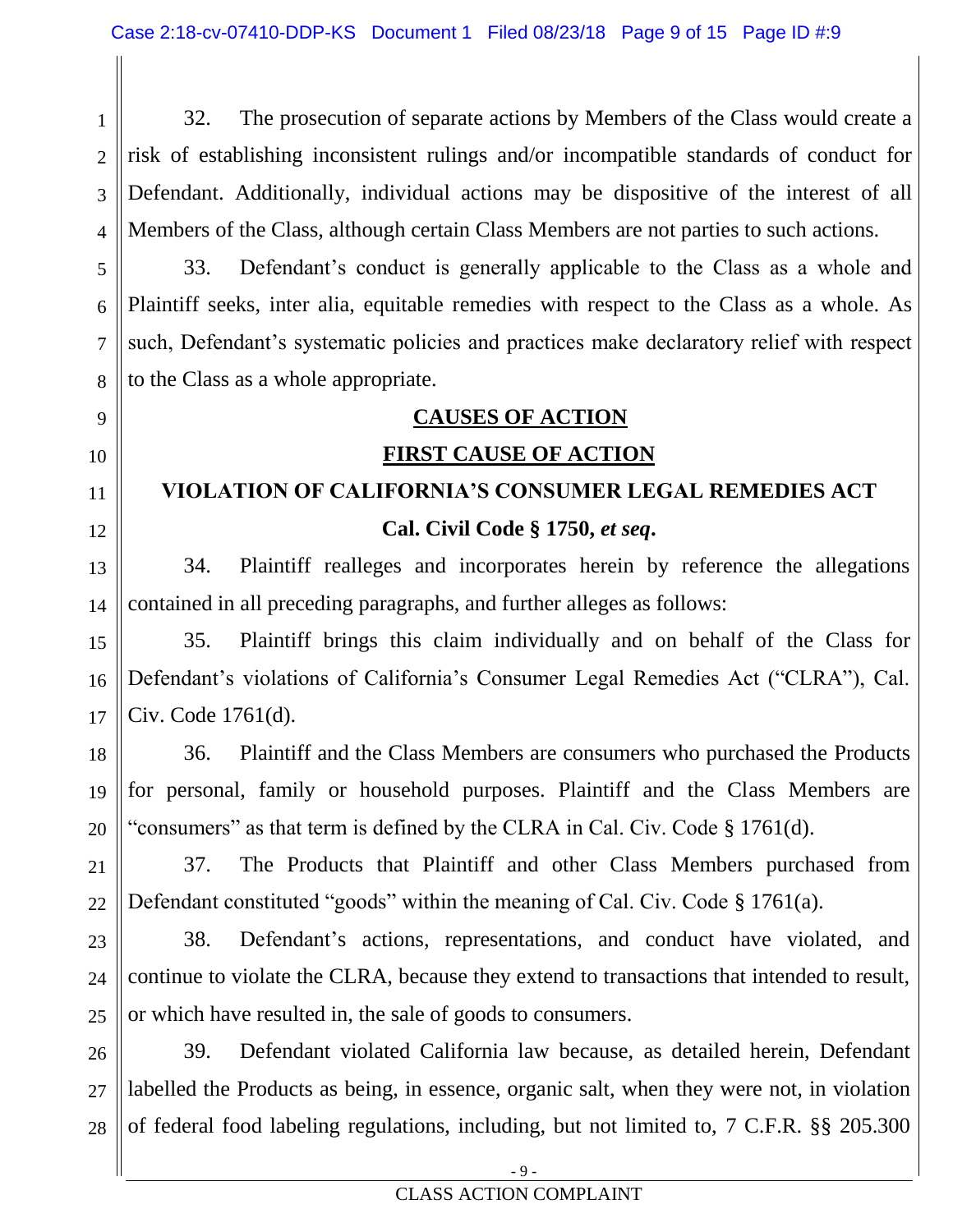1 and 205.303(b)(1).

2 3 4 5 6 7 8 40. California's Consumers Legal Remedies Act, Cal. Civ. Code § 1770(a)(5), prohibits "Misrepresenting that goods or services have sponsorship, approval, characteristics, ingredients, uses, benefits, or quantities which they do not have or that a person has a sponsorship, approval, status, affiliation, or connection which he or she does not have." By engaging in the conduct set forth herein, Defendant violated and continues to violate Section 1770(a)(5) of the CLRA, because Defendant's conduct constitutes illegal and unlawful competition.

9 10 11 12 13 41. Cal. Civ. Code § 1770(a)(7) further prohibits "[r]epresenting that goods or services are of a particular standard, quality, or grade, or that goods are of a particular style or model, if they are of another." By engaging in the conduct set forth herein, Defendant violated and continues to violate Section 1770(a)(7) because Defendant has represented that the Products are of a standard, quality or grade that it does not have.

14 15 16 17 42. Cal. Civ. Code § 1770(a)(9) further prohibits "[a]dvertising goods or services with intent not to sell them as advertised." By engaging in the conduct set forth herein, Defendant violated and continues to violate Section 1770(a)(9), because Defendant's conduct constitutes illegal and unfair methods of competition.

18 19 43. Given the materiality of Defendant's misrepresentations, absent Class Members are entitled to a presumption of reliance.

20 21 22 44. Plaintiff and the Class suffered injuries caused by Defendant because the Products did not have the qualities advertised by Defendant's marketing and labeling of the Products.

23 24 25 26 27 28 45. On or about July 24, 2018, prior to filing this action, Plaintiff's counsel sent a CLRA notice letter to Defendant which complies with California Civil Code 1782(a). Plaintiff's counsel sent HimalaSalt-Sustainable Sourcing, LLC, individually and on behalf of the proposed Class, a letter via Certified Mail, advising Defendant that it is in violation of the CLRA and demanding that it cease and desist from such violations and make full restitution by refunding the monies received therefrom. A true and correct copy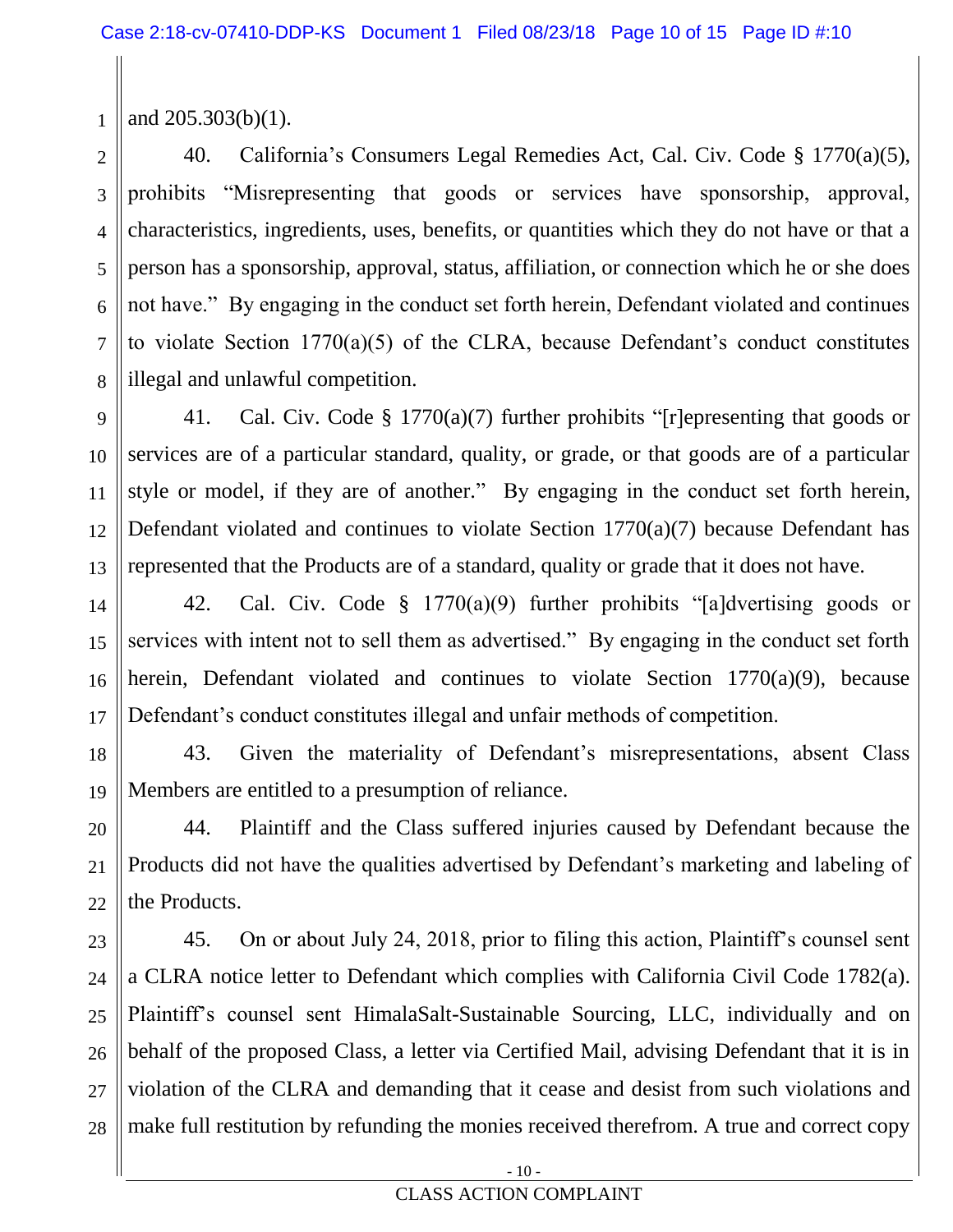1 of the letter is attached hereto as Exhibit 1.

2

3

4

5

6

7

46. Wherefore, Plaintiff seeks injunctive relief for these violations of the CLRA.

# **SECOND CAUSE OF ACTION**

# **VIOLATION OF CALIFORNIA'S FALSE ADVERTISING LAW Cal. Business & Professions Code § 17500,** *et seq.*

47. Plaintiff realleges and incorporates herein by reference the allegations contained in all preceding paragraphs, and further alleges as follows:

8 9 10 48. Plaintiff brings this cause of action on behalf of the Class against Defendant for violation of California's False Advertising Law, Cal. Business & Professions Code § 17500, *et seq.*("FAL").

11 12 13 14 15 49. Defendant made and distributed, in California and in interstate commerce, the Products that, as detailed herein, purports through its marketing and labeling to be organic salt, which they are not, and which marketing and labeling violate, among other things, federal food labeling regulations, including, but not limited to, 7 C.F.R. §§ 205.300 and 205.303(b)(1).

16 17 50. Accordingly, the Products labelling and advertising in California falsely describe it as organic salt, which they are not.

18 19 20 21 22 23 24 25 26 51. Under California' False Advertising Law, Business & Professions Code § 17500 *et seq., "*It is unlawful for any person, firm, corporation or association, or any employee thereof with intent directly or indirectly to dispose of real or personal property … to make or disseminate or cause to be made or disseminated before the public in this state, or to make or disseminate or cause to be made or disseminated form this state before the public in any state, in any newspaper or other publication, or any advertising device … any statement concerning that real or personal property … which is untrue or misleading, and which is known, or which by the exercise of reasonable care should be known, to be untrue or misleading. …" (Cal. Business & Professions Code § 17500.)

27 28 52. Defendant's labelling and advertising statements, communicating to consumers that the Products consists of organic salt and concealing the fact that they are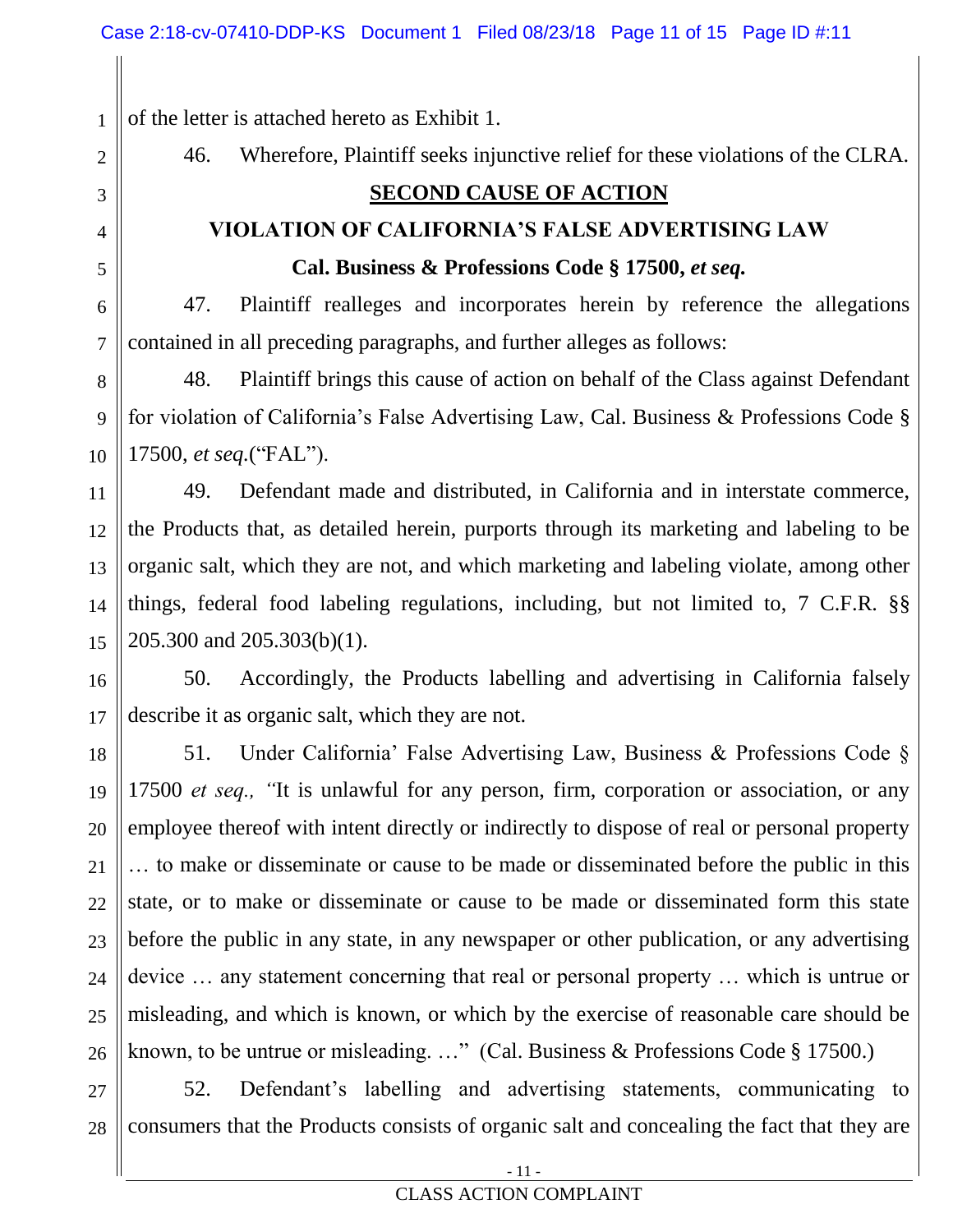4

5

6

9

10

11

1 2 3 not, were untrue and misleading, and Defendant at a minimum by exercise of reasonable care should have known that those actions were false or misleading. Defendant's conduct violated California's False Advertising Law.

# **THIRD CAUSE OF ACTION**

# **VIOLATION OF CALIFORNIA'S UNFAIR COMPETITION LAW,**

**Cal. Business & Professions Code § 17200,** *et seq***.**

7 8 53. Plaintiff realleges and incorporates herein by reference the allegations contained in all preceding paragraphs, and further alleges as follows:

54. Plaintiff brings this cause of action against Defendant for violation of California's Unfair Competition Law, Cal. Business & Professions Code § 17200, *et seq.* ("UCL").

12 13 14 15 16 55. Plaintiff has standing to pursue this cause of action because Plaintiff has suffered injury in fact and has lost money as a result of Defendant's actions as set forth herein. Specifically, Plaintiff purchased the Products in reliance on Defendant's marketing and labeling claims. The Products were not as marketed and labeled, specifically, they were not organic salt.

17 18 19 20 21 22 56. Defendant's actions as alleged in this Complaint constitute an unfair or deceptive business practice within the meaning of California Business and Professions Code § 17200, *et seq.*, in that Defendant's actions are unfair, unlawful, and fraudulent, and because Defendant has made unfair, deceptive, untrue, or misleading statements in advertising media, within the meaning of California Business and Professions Code § 17200, *et seq.*

23 24 25 26 27 28 57. Defendant knew or should have known by exercising reasonable care that its representations, namely, its marketing and labeling regarding the Products, were false and/or misleading. During the Class Period, Defendant engaged in unfair, unlawful, and fraudulent business practices in violation of Cal. Bus. & Prof. Code §§ 17200, *et seq.*, by misrepresenting in its advertising and marketing of the Products to Plaintiff, Class members, and the consuming public that the Products were organic salt, when they are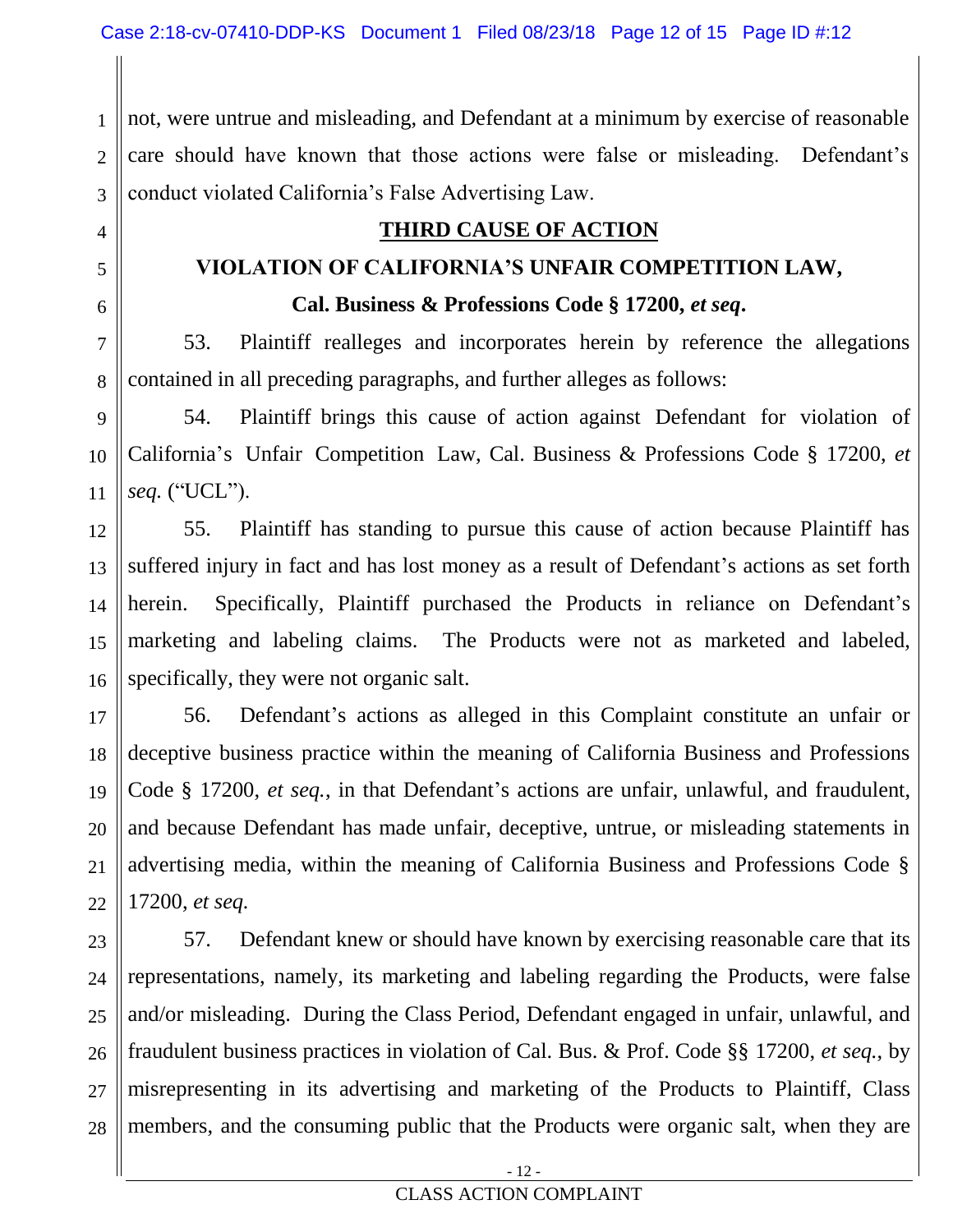1 2 not, and when such claims are specifically barred by applicable federal regulations, including, but not limited to, 7 C.F.R. §§ 205.300 and 205.303(b)(1).

3 4 5 58. Each of the aforementioned representations alleged in this Complaint was false and misleading because the Products does not have the characteristics advertised by Defendant's marketing and labeling of the Products.

6 7 8 9 59. Defendant's business practices, as alleged herein, are unfair because they offend established public policy and/or are immoral, unethical, oppressive, unscrupulous, and/or substantially injurious to consumers in that consumers are misled by the claims made with respect to the Products as set forth herein.

60. Defendant's business practices, as alleged herein, are unlawful because they violate the Consumers Legal Remedies Act and False Advertising Law.

10

11

12

13

14

17

21

61. Defendant's business practices, as alleged herein, are fraudulent because they are likely to, and did, deceive customers—including Plaintiff and members of the Class—into believing that the Products has characteristics and benefits it does not have.

15 16 62. Defendant's wrongful business practices constituted, and constitute, a continuing course of conduct of unfair competition since Defendant is marketing and selling the Products in a manner likely to deceive the public.

18 19 20 22 63. As a direct and proximate result of Defendant's wrongful business practices in violation of Business and Professions Code § 17200, *et seq.*, Plaintiff and members of the Class have suffered economic injury by losing money as a result of purchasing the Products. Plaintiff and members of the Class would not have purchased or would have paid less for the Products had they known that they were not as represented.

23 24 25 26 27 28 64. Pursuant to Business and Professions Code § 17203, Plaintiff and the Class seek an order of this Court enjoining Defendant from continuing to engage in unlawful, unfair, or deceptive business practices and any other act prohibited by law, including those set forth in the Complaint. Plaintiff and the Class also seek an order requiring Defendant to make full restitution of all moneys they wrongfully obtained from Plaintiff and the Class.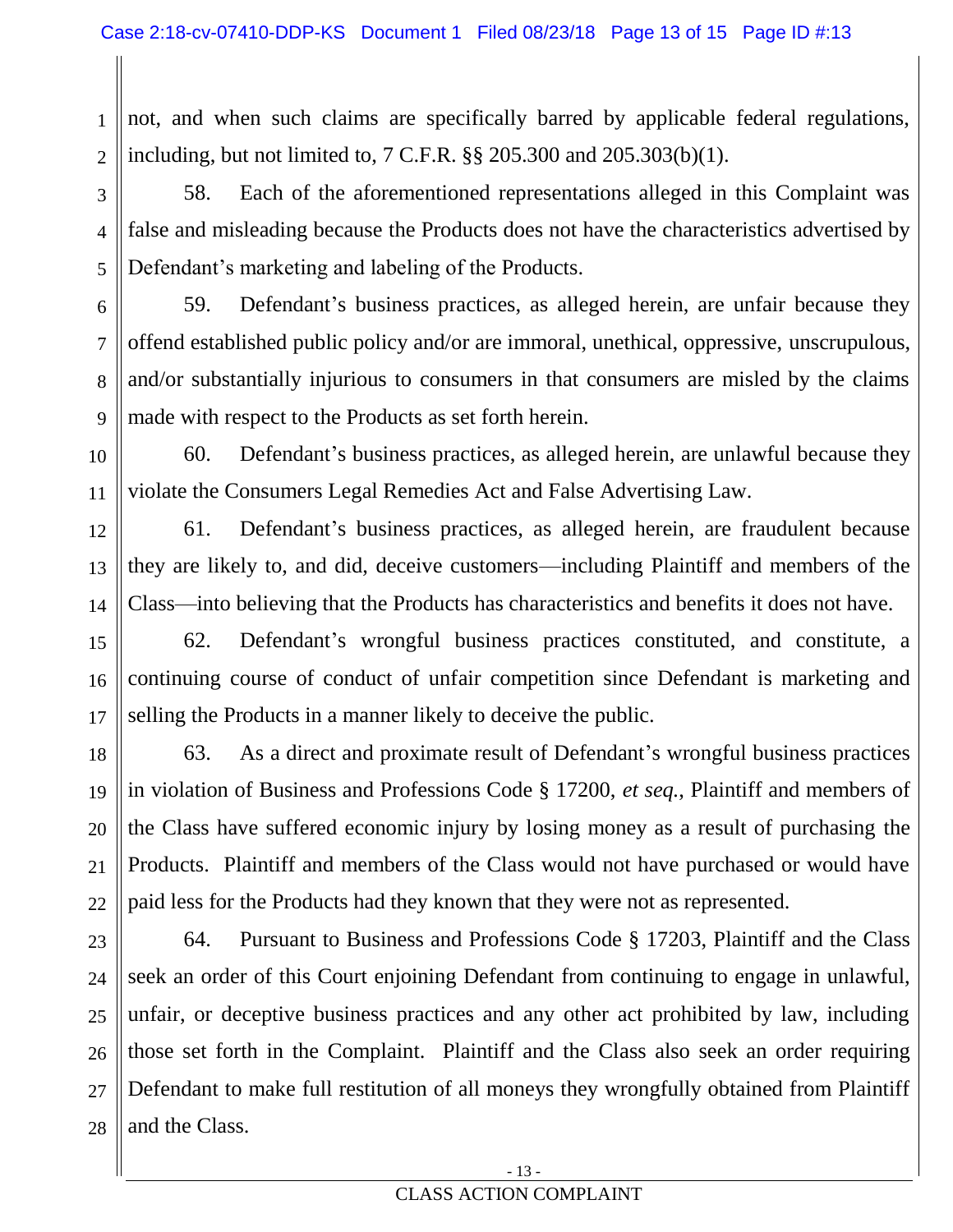|--|

2 3 4 WHEREFORE, Plaintiff and members of the Class request that the Court enter an order or judgment against Defendant, and each of them as named in the future, as follows:

A. For an Order certifying the Class pursuant to Federal Rule of Civil Procedure 23, appointing Plaintiff as class representatives, and designating Plaintiff's counsel as counsel for the Class;

B. For an Order declaring that Defendant's conduct violated the CLRA, Cal. Civ. Code § 1750, et seq.;

C. For an Order declaring that Defendant's conduct violated the FAL, Cal. Business & Professions Code § 17500, et seq.;

D. For an Order declaring that Defendant's conduct violated the UCL, Cal. Business & Professions Code § 17200, et seq.;

E. For injunctive relief as pleaded or as the Court may deem proper;

F. For an order of restitution and all other forms of equitable monetary relief, as pleaded;

G. For compensatory damages in amounts to be determined by the Court and/or jury;

H. For punitive damages;

I. For prejudgment interest on all amounts awarded;

J. For an Order awarding Plaintiff and the Class their reasonable attorneys' fees and expenses and costs of suit as pleaded pursuant to, *inter alia*, Cal. Civ. Code § 1780(e) and Cal. Civ. Proc. Code § 1021.5; and

K. For such other and further relief as the Court deems just and proper.

1

5

6

7

8

9

10

11

12

13

14

15

16

17

18

19

20

21

22

23

24

25

26

27

28

Dated: August 23, 2018 PACIFIC TRIAL ATTORNEYS A Professional Corporation

> By: */s/ Scott J. Ferrell* Scott. J. Ferrell Attorneys for Plaintiff

- 14 - CLASS ACTION COMPLAINT